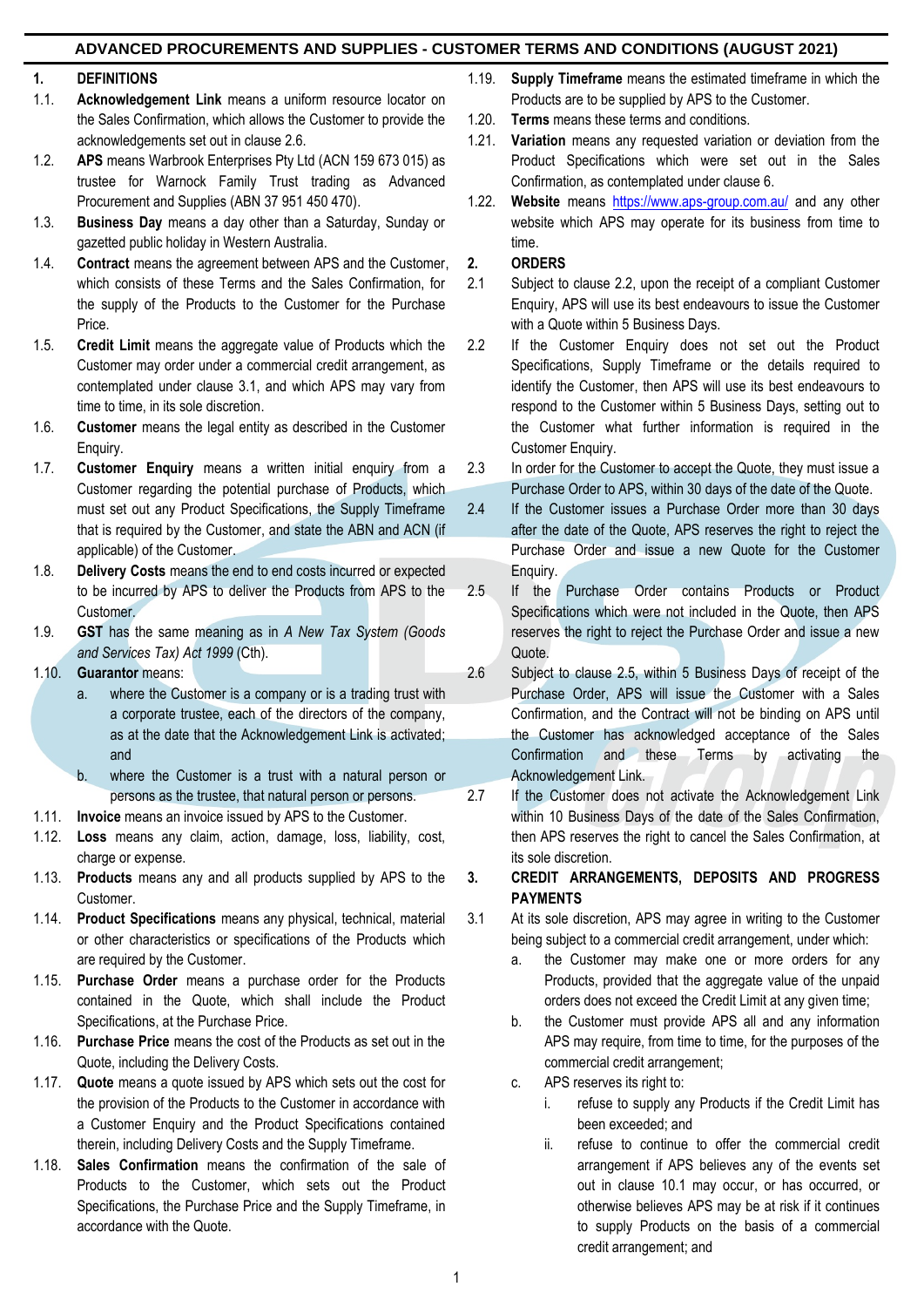- d. the Customer acknowledges and agrees that it must immediately notify APS in writing of any change in its financial position, including any change in Control (as that term is defined in the *Corporations Act 2001* (Cth)), which may impact APS' decision to offer a commercial credit arrangement.
- 3.2 If the Customer:
	- i. has completed two or less transactions for the purchase of Products from APS prior to the current transaction; or

ii. has a Credit Limit which is lower than the Purchase Price, then, prior to APS commencing any work in accordance with the Contract, the Customer must provide a deposit equal to 20% of the Purchase Price to APS, within 5 Business Days of accepting the Acknowledgement Link.

- 3.3 If the Customer does not provide the deposit contemplated in clause 3.2, then APS reserves the right to terminate this Contract, at its sole discretion, without being liable for any Loss suffered by the Customer.
- 3.4 Where the sum total of all outstanding orders for a Customer is equal to or greater than \$200,000.00 (inclusive of GST), APS reserves the right, in its sole discretion, to issue Invoices on completion of certain stages of the supply of the Products or otherwise as progress payments, prior to delivery of all of the Products..

## **4. PAYMENT**

- 4.1 All Invoices must be paid in full and without deduction within 30 days of the date of the Invoice, or as otherwise stated on the Invoice.
- 4.2 Unless expressly included, the Purchase Price excludes all GST which may be payable. If GST is applicable, then the Customer shall be liable to pay all GST payable in respect of a taxable supply in addition to the Purchase Price.
- 4.3 The Customer shall pay interest at the rate of 8% per annum on all outstanding monies owing to APS calculated on a daily basis from the due date for payment until the actual date of payment, compounding monthly.
- 4.4 If the Customer defaults in payment of an amount due under the Contract, the Customer shall indemnify APS from and against all costs and disbursements incurred by APS in pursuing the debt including all legal costs on a full indemnity basis.

# **5. INSPECTIONS AND SITE ACCESS**

- 5.1 Subject to clause 5.2, if the Customer wishes to inspect the Products prior to their delivery, then the Customer must provide APS written notice of their intention no less than 48 hours prior to the requested inspection time.
- 5.2 Unless agreed otherwise in writing by APS, the Customer can only inspect the Products on a Business Day during the hours of 9am and 5pm.
- 5.3 APS may, acting reasonably, refuse to provide the Customer with access to inspect the Products.
- 5.4 If APS requires access to the Customer's site in order to fulfil the Contract, then the Customer must use its best endeavours to facilitate APS' access within 10 Business Days of a written request from APS.

### **6. VARIATIONS AND CANCELLATIONS**

6.1 Any Variation requested by the Customer will be at an additional cost to the Customer.

- 6.2 Upon the receipt of a Variation, APS will use its best endeavours to issue the Customer with a Quote within 5 Business Days for that Variation.
- 6.3 If the Customer does not expressly reject the Quote contemplated in clause 6.2 above in writing within 5 Business Days of the date of the Quote, then the Customer will be deemed to have accepted its terms.
- 6.4 If the Customer rejects the Quote in clause 6.2, then APS is not required to comply with the Variation.
- 6.5 If the Customer terminates the Contract, then the Customer must pay APS' costs and any Loss suffered in complying with the Contract up until the date APS receives written notice of the cancellation, on a full indemnity basis.
- 6.6 Within 30 days of receipt of the written notice in clause 6.5, APS shall issue the Customer with an invoice for the costs incurred under clause 6.5.
- 6.7 The rights and obligations of the parties under these Terms shall survive the cancellation under clause 6.5.

## **7. DELIVERY AND COLLECTION**

- 7.1 Subject to clauses 7.2 and 7.3, APS will supply the Products to Customer at the address stated in the Purchase Order, for the sum of the Delivery Cost, within the Supply Timeframe.
- 7.2 If the Customer gives APS written notice that the Customer will collect the Products at the Customer's sole cost, then:
	- a. the Customer will not be liable to pay the Delivery Cost, unless APS has already incurred costs towards the delivery of the Products; and
	- b. APS will not be liable for the Products from and including the date that they provide the Customer with written notice that the Products are ready for collection.
- 7.3 Where a Customer does not have a commercial credit arrangement under clause 3, or it has exceeded its Credit Limit, then APS reserves the right to refuse to supply the Products to the Customer until it has received payment of the Purchase Price in full.
- 7.4 APS shall not be liable for any Loss suffered by the Customer as a result of any act or omission of any freight carrier used to deliver the Products to the Customer.

# **8. RISK AND TITLE**

- 8.1 The Customer acknowledges and agrees that all risk in the Products passes to the Customer upon the Products being supplied to the Customer or the issue of a notice under clause 7.2.b., whichever occurs first.
- 8.2 Until payment of the Purchase Price is made in full and without deduction to APS:
	- a. the Customer acknowledges and agrees that APS retains full title to the Products; and
	- b. the Customer shall not lease, hire, lend, encumber or part with possession of the Products without the express written consent of APS, in its absolute discretion.

# **9 REFUNDS AND REPAIRS**

- 9.1 Subject to the *Competition and Consumer Act 2010* (Cth), APS in its sole discretion reserves the right to refuse to refund the Purchase Price of any Products.
- 9.2 If any Products do not meet the Product Specifications of the Sales Confirmation upon their delivery to, or collection by, the Customer, then the Customer must issue APS with written notice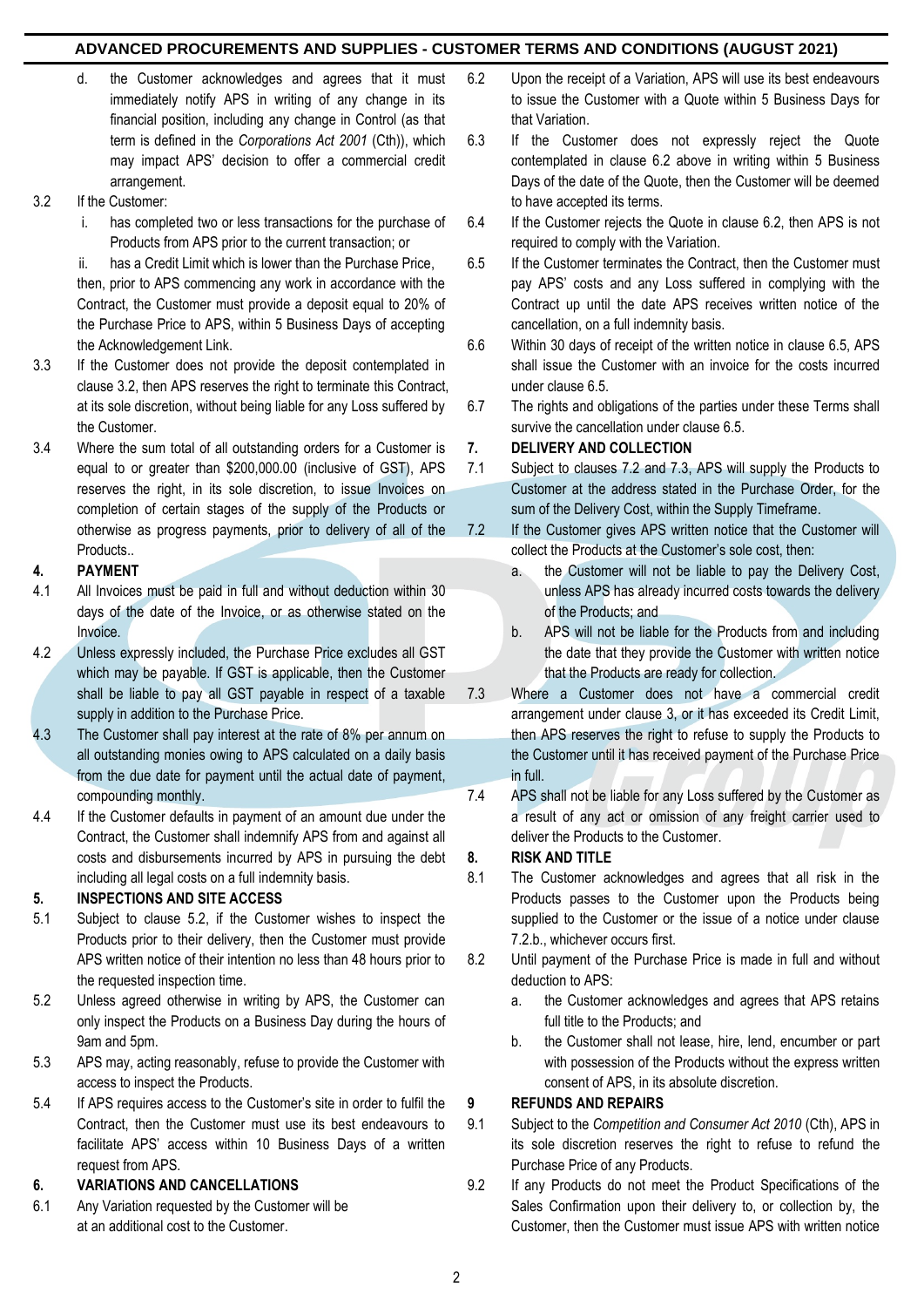of the Products' faults within 5 Business Days of receiving the Product.

- 9.3 Upon receipt of the notice in clause 9.2, APS will, at its cost, undertake the required repairs to the Products within a reasonable timeframe.
- 9.4 A Customer must not undertake repairs to the Products under clause 9.2, unless within 20 Business Days of APS receiving notice under clause 9.2, APS has not provided written confirmation that they will undertake the repairs.
- 9.5 APS will pay the reasonable costs incurred by the Customer under clause 9.4, within 20 Business Days of receipt of an itemised invoice and any other information reasonably requested by APS.

# **10 TERMINATION**

- 10.1 APS reserves the right to terminate the Contract on the occurrence of any of the following events:
	- a. the Customer breaching a term of the Contract and remaining non-compliant for a period of 7 days or more after receipt of a written notice of breach from APS;
	- b. the Customer becomes insolvent, convenes a meeting with its creditors or proposes or enters into an arrangement with creditors, or makes an assignment for the benefit of its creditors, or becomes a bankrupt; or
	- c. a receiver, manager, liquidator (provisional or otherwise) or similar person is appointed in respect of the Customer or any asset of the Customer.
- 10.2 APS will not be liable to the Customer for any Loss suffered as a result of APS exercising its rights under this clause.

# **11. LIMITATION OF LIABILITY**

- 11.1 APS will not be liable for any Loss suffered:
	- a. by the Customer:
		- for Products which are supplied in accordance with the Product Specifications contained in the Sales Confirmation but do not meet the Customer's requirements or needs;
		- ii. for payments made into an incorrect bank account, where the Customer uses the incorrect details for payment. The Customer acknowledges and agrees it is solely responsible to satisfy itself that it is paying to the correct bank account details, including (but not limited to) telephoning APS to confirm correct bank account details; or
	- b. as a result of the delivery of the Products outside of the Supply Timeframe, where the delay is not directly caused by APS.
- 11.2 The Customer acknowledges and agrees APS' liability under the Contract is limited to the Purchase Price.

# **12. PPSA**

- 12.1 For the purposes of this clause 12, "PPSA" means the *Personal Property Securities Act 2009* (Cth) and any subsidiary legislation to it, as amended from time to time.
- 12.2 All capitalised terms in this clause 12 have the same meaning as in the PPSA, unless otherwise defined in these Terms.
- 12.3 APS may effect and maintain registration of a Security Interest in the Products.
- 12.4 The Customer must do all things necessary, such as obtaining consents and signing documents which APS requires, for the purpose of:
	- a. creating and registering APS' Security Interest including (but not limited to) providing details of any item of collateral

sufficient to complete registration of the security interest in accordance with the PPSA;

- b. ensuring that APS' Security Interest is and remains enforceable, Perfected and otherwise effective under the PPSA;
- c. enabling APS to gain first priority (or any other priority agreed to by APS in writing for its Security Interest); and
- d. enabling APS to exercise its rights in connection with the Security Interest or the PPSA.
- 12.5 APS's rights under this Contract are in addition to and not in substitution for APS' rights under any other law (including the PPSA) and APS may choose whether to exercise rights under this Contract, and/or under such other law, in its discretion.
- 12.6 To the extent that Chapter 4 of the PPSA applies to any Security Interest under this Contract, the following provisions of the PPSA are contracted out of in accordance with section 115 of the PPSA and shall not apply: sections 95, 96, 121(4), 125, 129(2), 129(3), 130, 132(3)(d), 132(4), 135, 142 and 143.
- 12.7 In addition to any rights conferred upon APS under the PPSA, the Customer acknowledges and agrees that APS shall, if the Customer is in default of this Contract, have the right to seize. purchase, take possession or apparent possession, retain, deal with or dispose of any goods (including the Products), not only under those provisions under the PPSA but also, as additional and independent rights under this Contract. The Customer agrees that APS may exercise any of its rights under this clause 12.7 in any way it deems fit including (in respect of dealing and disposal) by private or public sale, lease or licence.
- 12.8 Pursuant to section 157(3) of the PPSA, the Customer waives its rights to receive a verification statement in relation to registration events under section 157(1) of the PPSA.
- 12.9 The Customer must not dispose or purpose to dispose of, or create or purpose to create or permit to be created any Security Interest in the Products without the express written consent of APS.
- 12.10 The Customer acknowledges that APS may recover from the Customer the cost of doing anything under this clause 12 on a full indemnity basis, including any registration fees.

# **13. GUARANTEE**

- 13.1 In consideration of APS supplying the Products, the Guarantor (or where there is more than one Guarantor, each of the Guarantors jointly and severally):
	- a. unconditionally and irrevocably guarantees and continues to guarantee to APS that the Customer will:
		- i. pay the Purchase Price and all other amounts to be paid under this Contract in accordance with the Terms; and
		- ii. comply with all the other Terms on its part to be complied with; and
	- b. as separate undertakings:
		- i. agree to indemnify and keep indemnified APS against any Loss, including all legal costs and expenses, suffered or incurred by APS arising from or in connection with any breach of this Contract; and
		- ii. agree to pay to APS on demand an amount equal to any Loss referred to in clause 13.1.b.i.
- 13.2 The guarantee and indemnity specified in clause 13.1 continues in force until the Customer complies with all of its obligations under this Contract.
- 13.3 The Guarantor agrees to pay to APS on demand APS' costs and expenses, including legal costs, relating to any action taken under this guarantee and indemnity.

# **14. CHARGE**

Despite anything to the contrary contained herein or any other rights which APS may have, each of the Guarantors charge their interest in any property in the name of the Guarantor with the due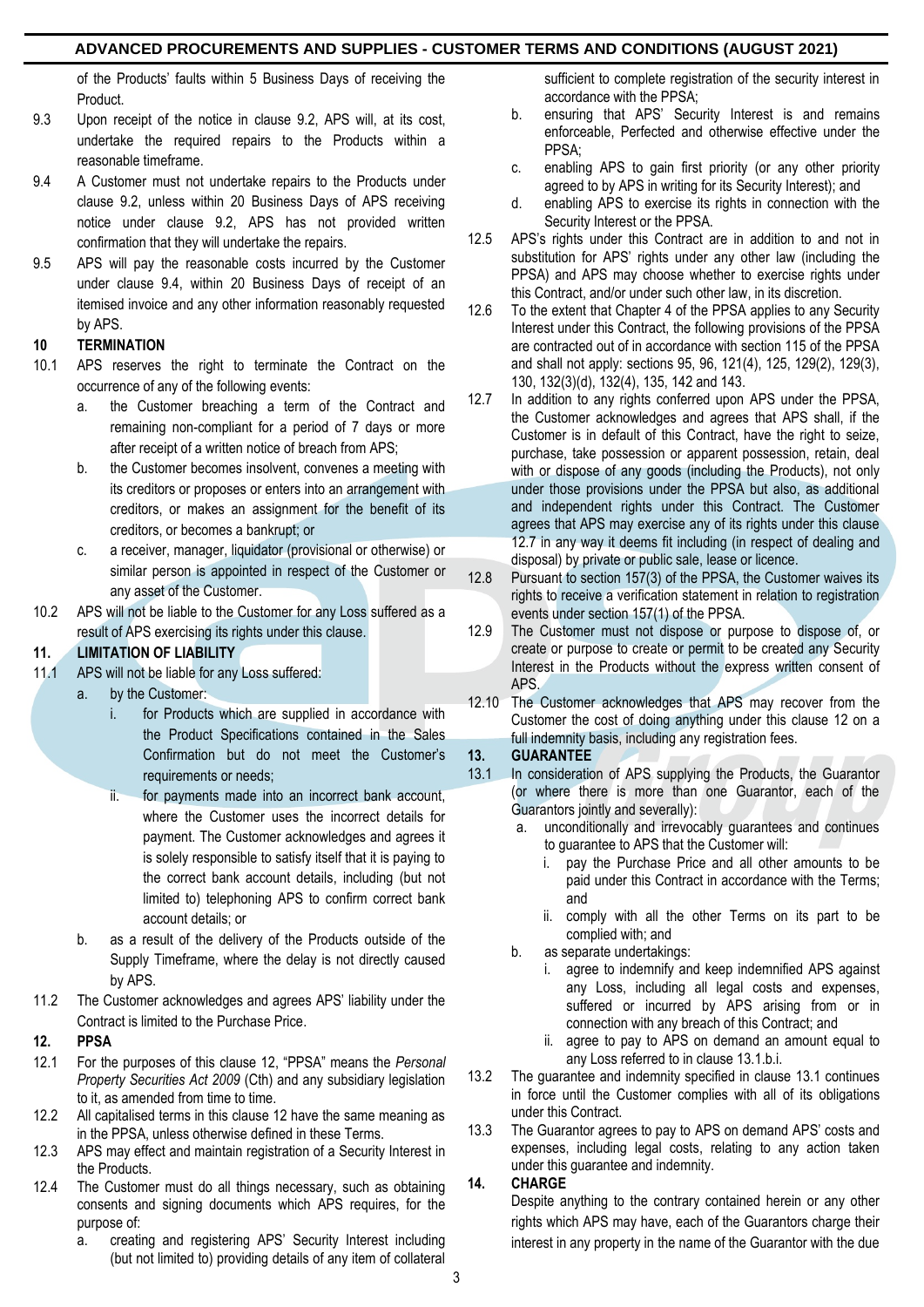payment of any monies and interest owing to APS by the Customer, and in the case of real property consents to APS registering an absolute caveat against the interest in any such property or properties to further secure the repayment of those monies and interest payable to APS pursuant to this Contract.

### **15. INTELLECTUAL PROPERTY**

- 15.1 The Customer acknowledges and agrees that it does not acquire any rights, including registered and unregistered intellectual property rights, in any of the Products.
- 15.2 The Customer must not:
	- a. register or apply to register any rights in respect of the intellectual property related to the Products; or
	- b. seek to reproduce the Products in any way.
- 15.3 This clause 15 shall survive the expiry or termination of this Contract.

## **16. PRIVACY POLICY**

- 16.1 This clause 16 is a privacy policy for the purposes of the Australian Privacy Principles contained in Schedule 1 of the *Privacy Act 1988* (Cth) (Act). A full version of the Australian Privacy Principles can be found at the Office of the Australian Information Commissioner website – [http://www.oaic.gov.au/.](http://www.oaic.gov.au/)
- 16.2 With respect to the collection and use of information:
	- a. APS only collects personal information that is necessary or directly related to its business functions or activities with its Customers;
	- b. examples of the personal information which APS collects may include, where applicable, the Customer's:
		- i. name;
		- ii. contact details (including mail, electronic mail and telephone details);
		- iii. date of birth;
		- iv. Australian Company Number and Australian Business Number;
		- v. credit rating;
		- vi. payment information, including credit card or bank details; and

vii. any other information pertaining to APS' business;

- c. if APS receives personal information from the Customer that it did not ask for, and that personal information is sensitive information or is not reasonably necessary for APS' functions or activities, APS will destroy or de-identify the information;
- d. it is unlikely that APS will use the services of an overseas data centre, however if APS does store a Customer's information in an overseas data centre, APS will inform its Customers prior to any storage of data overseas;
- e. APS may disclose a Customer's information to third parties outside of APS with express permission from the relevant Customer, or if APS is required to do so by law;
- f. APS may disclose Customers' information to third parties who work directly with APS to provide the Products, which for the avoidance of doubt, includes both suppliers and employees of APS;
- g. APS will only use a Customer's personal information for the purposes of:
	- i. providing the Products to the Customer;
	- ii. invoicing and collection of monies;
	- iii. providing customer service and to obtain feedback;
	- iii. improving the services offered by APS;
- iv. marketing the Products;
- v. notifying credit rating agents of a default by the Customer;
- vi. to obtain credit reports in respect of the Customer; and
	- vii. meeting legal requirements, including complying with court orders and valid subpoenas;
- h. APS will store all emails, invoices, statements and correspondence, and endeavour to keep records of all verbal and written communications with Customers in order to have a history of all interactions between APS and each Customer to provide services in an accurate and efficient manner; and
- i. in the event the Customer wishes to amend the personal information held by APS, the Customer may contact APS and advise of the requested amendment. APS will amend the information it holds within 10 business days.
- 16.3 The Customer acknowledges that:
	- a. the use of cookies and tracking technology on the Website and the Acknowledgement Link:
		- i. may record information such as domain and host names, Internet protocol addresses, browser software and operating system types, click-stream patterns, and dates and times that they are accessed; and
		- ii. allows APS to improve its Website and the Customer's browsing experiences;
	- b. APS may evaluate information that does not contain personal information for trend analysis;
	- c. it may be able to access other sites by clicking on links that APS has provided on any part of its Website. APS shall not be responsible for the privacy practices or the content of any of those linked websites;
	- d. every effort will be made by APS to ensure the security of Customer's personal information to protect it from misuse, interference, loss or unauthorised access, and to ensure that Customers' personal information is complete and accurate. If a Customer's data changes, then the Customer is responsible for notifying APS of those changes so that Customers' information is up-to-date and accurate;
	- e. when personal information is no longer needed, APS will take reasonable steps to ensure that the relevant Customer's personal information is destroyed, de-identified, or both; and
	- f. unless an exemption under the Act applies, APS will, at a Customer's written request, provide that Customer with a copy of any personal information APS holds regarding that Customer. APS will advise the Customer of any costs which may apply for this and obtain the Customer's agreement to those costs before providing any information.
- 16.4 Any changes to this privacy policy will be posted to APS' Website, and will become effective as of the date APS posts those changes to its Website.
- 16.5 In order to access, correct or update its personal information, or to raise a question or concern or complaint regarding APS' collection and use of personal information, the Customer may email APS at [admin@aps-group.com.au.](mailto:admin@aps-group.com.au)